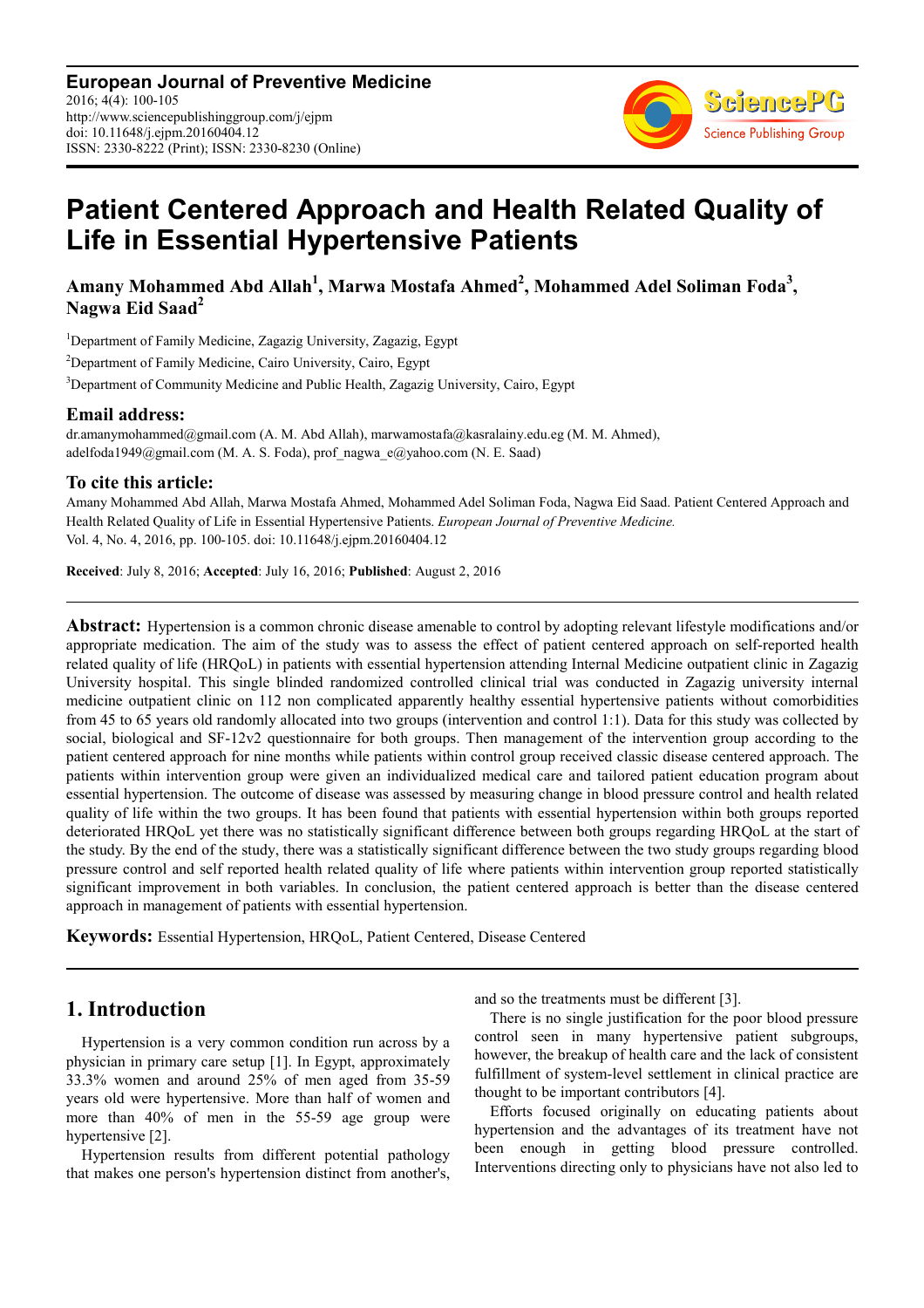coordinated or significant improvements on a great extent [5].

Inzucchi and his colleagues [6] defined patient-centered care as an approach to "providing care that is respectful of and responsive to individual patient preferences, needs, and values and ensuring that patient values guide all clinical decisions"

The three main components of patient-centered care should include effective communication, partnership, and health promotion [7].

Effective communication is important to efficiently highlight the patient's disease and illness to build up good understanding of the patient's healthcare. Enterprise with patients occurs when clinicians and patients discover a common root upon which a mutual management plan can be developed. Effective health promotion, defined as tailoring healthcare strategy instituted on reflections on the patient's past health history and current health perspective guarantee that healthcare plans are developed from comprehension of previous healthcare experiences [8].

HRQoL is a multidimensional parameter that combines many scopes related to physical, mental and emotional, and social functioning. HRQoL goes beyond the direct measures of health and concentrates on the sequels of health state on patient's own life [9].

Although hypertension, especially in mild to moderate stages, is usually believed to be an asymptomatic condition, its liaison with change in well-being and health-related quality of life (HRQoL) is still a notorious issue [10].

The aim of this study was to assess the effect of application of patient centered approach to essential hypertensive patients on HRQoL of patients with essential hypertension.

### **2. Methods**

#### *2.1. Study Design and Place*

Randomized controlled clinical trial- single blinded was carried out in Zagazig University Internal Medicine outpatient clinic.

#### *2.2. Study Population*

According to Confidence Interval 95%, power of the study 80%, ratio of intervention to control groups 1:1 and effect size 28%, the sample size was 112 randomly allocated as 1:1 so 56 were in intervention group and 56 in control group.

#### *2.2.1. Inclusion Criteria*

Non hospitalized uncontrolled apparently non complicated essential hypertensive patients without any associated comorbidities ( $\geq$ 140/90) male and female patients from 45 to 65 years old attending internal medicine outpatient clinic in Zagazig University hospital from the first of November 2013 to the end of October 2014.

#### *2.2.2. Exclusion Criteria*

Newly diagnosed patients. Non cooperative. Mentally disabled.

Intervention group were subjected to patient centered approach meanwhile control group were subjected to traditional disease centered one

#### *2.3. Tools for Data Collection*

#### *2.3.1. The Social Part Includes*

Personal data (name, age, sex, address, telephone number, marital status, socioeconomic data (occupation, education, crowding index).

#### *2.3.2. The Biological Part Includes*

Asking about special habits, history of other disease, Family history of hypertension and past history of drug intake, diseases and surgery were also addressed. Blood pressure was measured using mercurial sphygmomanometer. Resting pulse, weight and height were measured then BMI was calculated.

#### *2.3.3. SF-12v2® Health Survey*

The SF-12 measures eight merits of functional health state: physical functioning, role limitations resulting from physical health problems, bodily pain, general health, vitality, social functioning, role limitations resulting from emotional problems, and mental health. Additionally, the SF-12 estimates global physical and mental function using summary scales, well-being [11].

The Physical Component Study (PCS12) and the Mental Component Study (MCS12) of the SF-12 demonstrated good internal consistency reliability, with alpha coefficients of 0.80 and 0.78 respectively [11].

#### *2.4. The Patient Centered Approach*

We apply patient centered approach focusing on three components; communication, health promotion and partnership.

#### *2.4.1. Communication*

Patients' experience with a problem was uncovered by asking about: feelings, ideas, expectation and effect of hypertension on patients' function.

We got a greater understanding of the whole person asking about one's situation (relation with other family members and friends his or her life, presence of supporters and other social factors e.g. work, financial issues, education by using social questionnaire).

#### *2.4.2. Partnership with Patients and Their Families*

Effective communication skills (Active listening, asking open ended questions, and developing functional goals) were used to develop a mutual decision about the management plan for a patient's condition and work with the patient and their supporters to help them get each person's role in the plan. Spoken message was given to the intervention group in the form of individual education, includes a detailed necessary knowledge about hypertension.

#### *2.4.3. Health Promotion*

Effective case management: we estimated past prosperity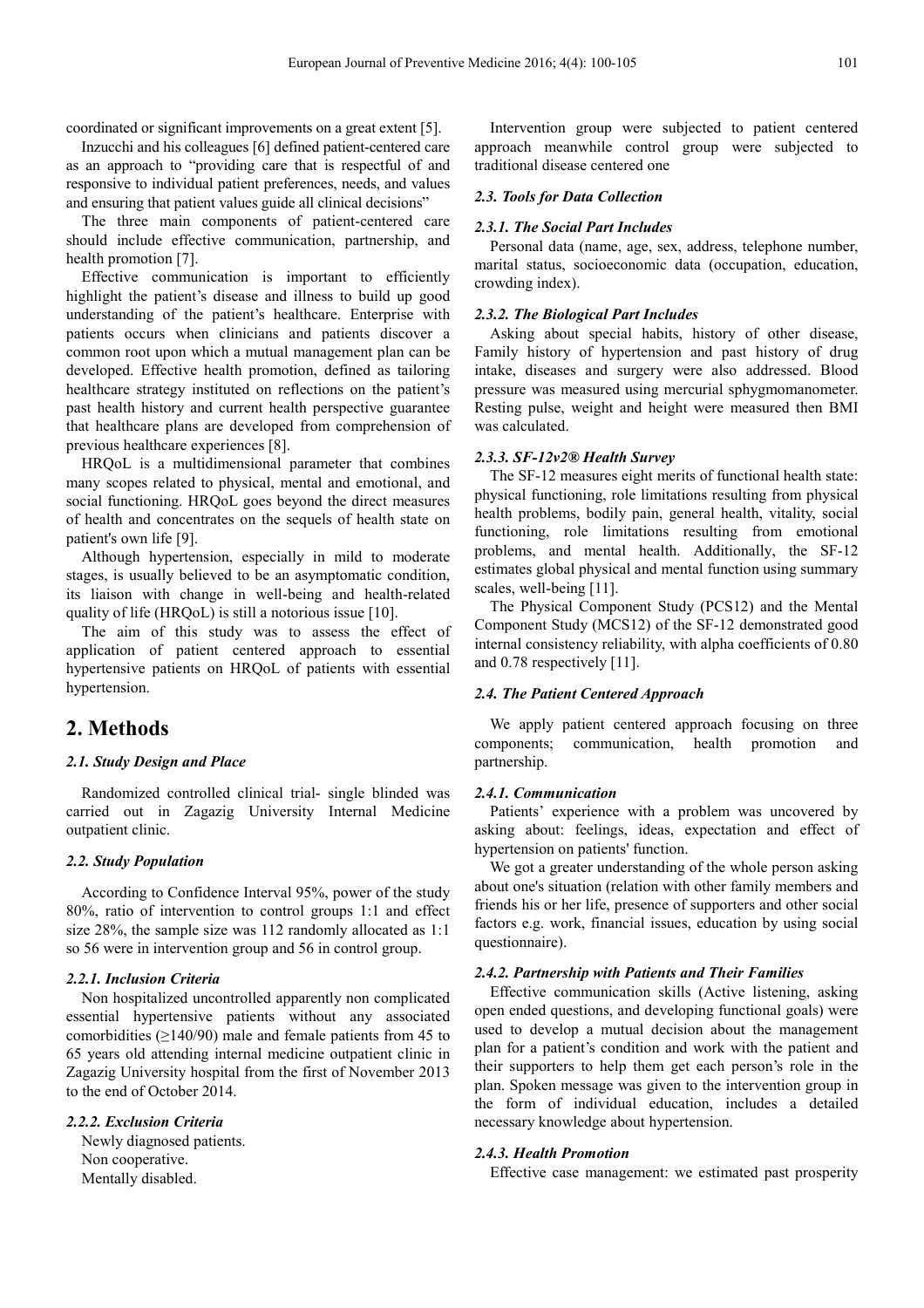and failures of care to tailor future health initiatives to reduce risk of adverse health outcomes. We carried out discussions with patients about previous healthcare experiences to promote an understanding of how patients comply with certain sorts of care, such as care requiring follow-up appointments or self-directed home exercises.

Efficient use of resources was ensured by tailoring treatment plans to best state how patients are likely to respond to certain interventions

#### *2.5. Follow up Visits for Both Groups*

A printed follow up card was designed one copy given to the patient (intervention group only) and the other with the researcher including the telephone number of the researcher to give the patient the feeling of trust and responsibility. The time of the next visit (one visit per month for every patient within both groups) was informed to all patients within both study groups. Patients were reminded of the next visit also by a phone call if they missed it and another date within the same month was arranged to ensure that no patients missed a visit.

In each follow up visit, the patients were asked about any symptoms, problem with drug and red flags. Only, patients within intervention group received patient education and investigate any psychosocial problems trying to give them adequate support in the light of patient centered approach. All patients within both groups received full clinical examination including blood pressure measurement monthly.

#### *2.6. Outcome Assessment*

The outcome was assessed by measuring the change in the scores of self-reported HRQoL among patients within both groups by filling in SF12v2 twice on at the start of the study and the other by the end of the study. Also the change in the percentage of patients within the two groups who got their blood pressure controlled by the end of the study.

#### *2.7. Ethical Consideration*

Obtaining informed written consent from the 2 groups of patients after explaining the objectives of the work.

Confidentiality was guaranteed on handling data base and questionnaires forms according to Helsinki declaration of biomedical ethics.

Ethical approval was obtained from the Research Committee of Cairo and Zagazig University.

#### *2.8. Data Analysis*

The data were coded, entered and analyzed by SPSS program version 16. Data were statistically described in terms of Mean,  $\pm$  Standard Deviation ( $\pm$  SD) or Frequencies (Number of cases) and percentages when appropriate. The difference in the mean was assessed using paired t test. For comparing categorical data, Chi square (X2) test was performed. Fisher Exact test was used instead when the expected frequency is less than 5. P value less than 0.05 was considered statistically significant.

## **3. Results**

The largest percentage of our patients within both groups were from 45 to <50 years old followed by those from 50 to <55 years old. Regarding socioeconomic variables, the majority of cases in both groups were married and within middle social class from urban slums. The highest percentages in both groups were nonsmokers and reported irrelevant family history. There were no statistically significant differences between the two studied groups regarding age, gender, marital status, residency, patient education, patient occupation, social class, smoking and family history as a result of randomization.

Regarding physical characteristics, no significant differences were notices between the two studied groups regarding height, BMI and pulse. Systolic blood pressure readings were (157.41± 10.62) (157.32± 9.44) for intervention group and control group respectively. Diastolic blood pressure values were  $(96.54 \pm 6.20)$   $(97.95 \pm 6.01)$  for intervention group and control group respectively. There was not a statistically significant difference between both groups regarding blood pressure measurement at the start of the study. Both groups were categorized according to blood pressure control into controlled and uncontrolled according to JNC 8 recommendations [12].

At the start of the study, the largest percentages of patients within both groups were uncontrolled (92.9% and 94.6% in intervention and control group respectively). However, by the end of the study, patients within intervention group reported statistically significant improvement of blood pressure control controlled blood pressure (85.7% vs 55.4% among control group) (defined as a blood pressure less than 140/90 mm Hg) (p value  $< 0.001$ ).

*Table 1. Comparing HRQoL domains (SF12) in both study groups at the start and by the end of the study.* 

|                                  | Study groups             |           |                     |           |                                 |  |  |
|----------------------------------|--------------------------|-----------|---------------------|-----------|---------------------------------|--|--|
| <b>HROoL</b> domains             | Intervention group No=56 |           | Control group No=56 |           |                                 |  |  |
|                                  | Mean                     | <b>SD</b> | Mean                | <b>SD</b> | * P value for group interaction |  |  |
| norm physical functioning before | 32.99                    | 11.64     | 36.53               | 9.57      |                                 |  |  |
| norm physical functioning after  | 50.02                    | 8.86      | 38.21               | 10.87     | $< 0.001**$                     |  |  |
| P value for time effect          | $< 0.001**$              |           |                     |           |                                 |  |  |
| norm role physical before        | 30.77                    | 7.88      | 32.91               | 8.03      |                                 |  |  |
| norm role physical after         | 43.19                    | 6.08      | 32.09               | 7.34      | $< 0.001$ **                    |  |  |
| P value for time effect          | $< 0.001**$              |           |                     |           |                                 |  |  |
| norm body pain before            | 34.69                    | 9.72      | 33.97               | 8.23      |                                 |  |  |
| norm body pain after             | 41.61                    | 8.89      | 29.60               | 10.91     | $\leq 0.001**$                  |  |  |
| P value for time effect          | 0.31                     |           |                     |           |                                 |  |  |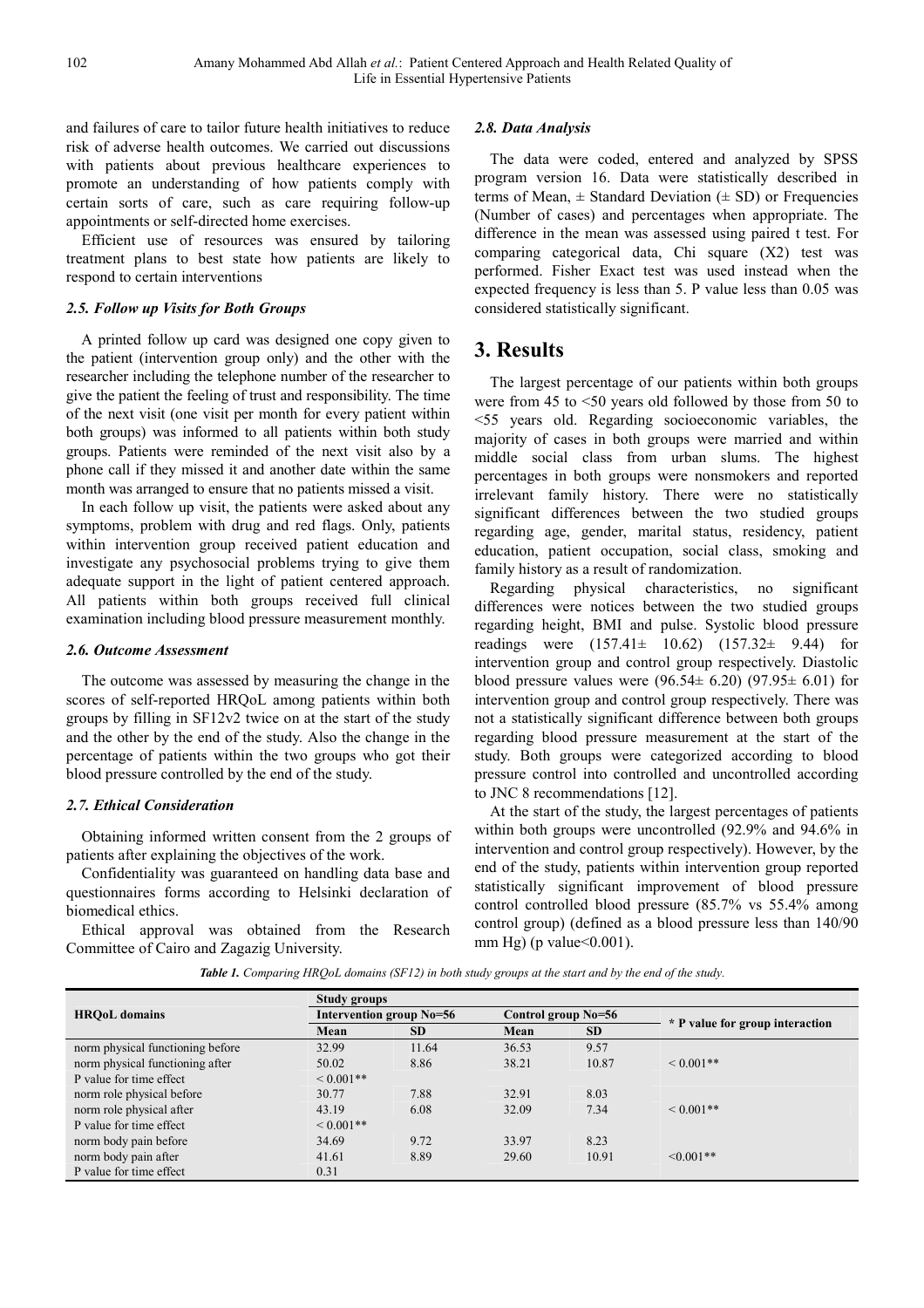|                                | <b>Study groups</b> |                          |       |                     |                                 |  |  |
|--------------------------------|---------------------|--------------------------|-------|---------------------|---------------------------------|--|--|
| <b>HRQoL</b> domains           |                     | Intervention group No=56 |       | Control group No=56 |                                 |  |  |
|                                | Mean                | <b>SD</b>                | Mean  | <b>SD</b>           | * P value for group interaction |  |  |
| norm general health before     | 28.69               | 9.03                     | 37.54 | 10.97               |                                 |  |  |
| norm general health after      | 47.17               | 7.29                     | 34.85 | 9.64                | ${}< 0.001**$                   |  |  |
| P value for time effect        | ${}< 0.001**$       |                          |       |                     |                                 |  |  |
| norm vitality before           | 42.18               | 9.96                     | 41.82 | 9.36                |                                 |  |  |
| norm vitality after            | 57.45               | 6.91                     | 42.72 | 7.43                | ${}< 0.001**$                   |  |  |
| P value for time effect        | $0.001**$           |                          |       |                     |                                 |  |  |
| norm social functioning before | 34.21               | 10.32                    | 30.96 | 8.39                |                                 |  |  |
| norm social functioning after  | 40.52               | 9.19                     | 31.14 | 10.00               | $0.002**$                       |  |  |
| P value for time effect        | $0.001**$           |                          |       |                     |                                 |  |  |
| norm role emotional before     | 28.42               | 11.15                    | 24.43 | 8.55                |                                 |  |  |
| norm role emotional after      | 42.49               | 8.72                     | 27.22 | 8.52                | ${}< 0.001**$                   |  |  |
| P value for time effect        | ${}< 0.001**$       |                          |       |                     |                                 |  |  |
| norm mental health before      | 36.02               | 9.59                     | 36.13 | 8.24                |                                 |  |  |
| norm mental health after       | 50.28               | 6.29                     | 32.32 | 7.23                | ${}< 0.001**$                   |  |  |
| P value for time effect        | $0.001**$           |                          |       |                     |                                 |  |  |
| sum physical component before  | 32.98               | 6.92                     | 37.96 | 5.68                |                                 |  |  |
| sum physical component after   | 45.91               | 5.72                     | 36.66 | 8.03                | ${}_{\leq 0.001**}$             |  |  |
| P value for time effect        | ${}< 0.001**$       |                          |       |                     |                                 |  |  |
| sum mental component before    | 36.38               | 9.30                     | 32.60 | 6.14                |                                 |  |  |
| sum mental component after     | 47.77               | 6.30                     | 32.54 | 5.36                | ${}_{\leq 0.001**}$             |  |  |
| P value for time effect        | ${}< 0.001**$       |                          |       |                     |                                 |  |  |

Overall, there was a highly significant increase after treatment in physical functioning, role physical, general health, vitality, social functioning, role emotional, mental health, summary physical component and summary mental component (Time effect,  $p < 0.001$ ) but only evident as significant increase in intervention group and non-significant change among control group (group interaction,  $p \leq 0.001$ ) while 0.002 for social functioning) (figure 1&2). Overall, time effect was not evident as significant change for body pain (Time effect,  $p = 0.31$ ) but when tested for each group individually and after adjustment for multiple comparisons, there was a significant increase in intervention group and an opposing but a non-significant drop in control group (group interaction,  $p < 0.001$ ).



*Figure 1. Line graph shows change of sum physical component of HRQoL over time within intervention and control group.*



*Figure 2. Line graph shows change of sum mental component of HRQoL over time within intervention and control group.*

There is only a significant negative correlation between diastolic blood pressure value and sum mental component by the end of the study among intervention group.

### **4. Discussion**

To the authors' knowledge, this study is the first prospective, randomized control clinical trial comparing the effect of a patient centered approach principles on self-reported health related quality of life in essential hypertensive patients. The results of this trial revealed patient centered approach significantly improved the outcome of those patients. Not only were participants able to get their BP controlled, but they also reported an increase in their quality of life.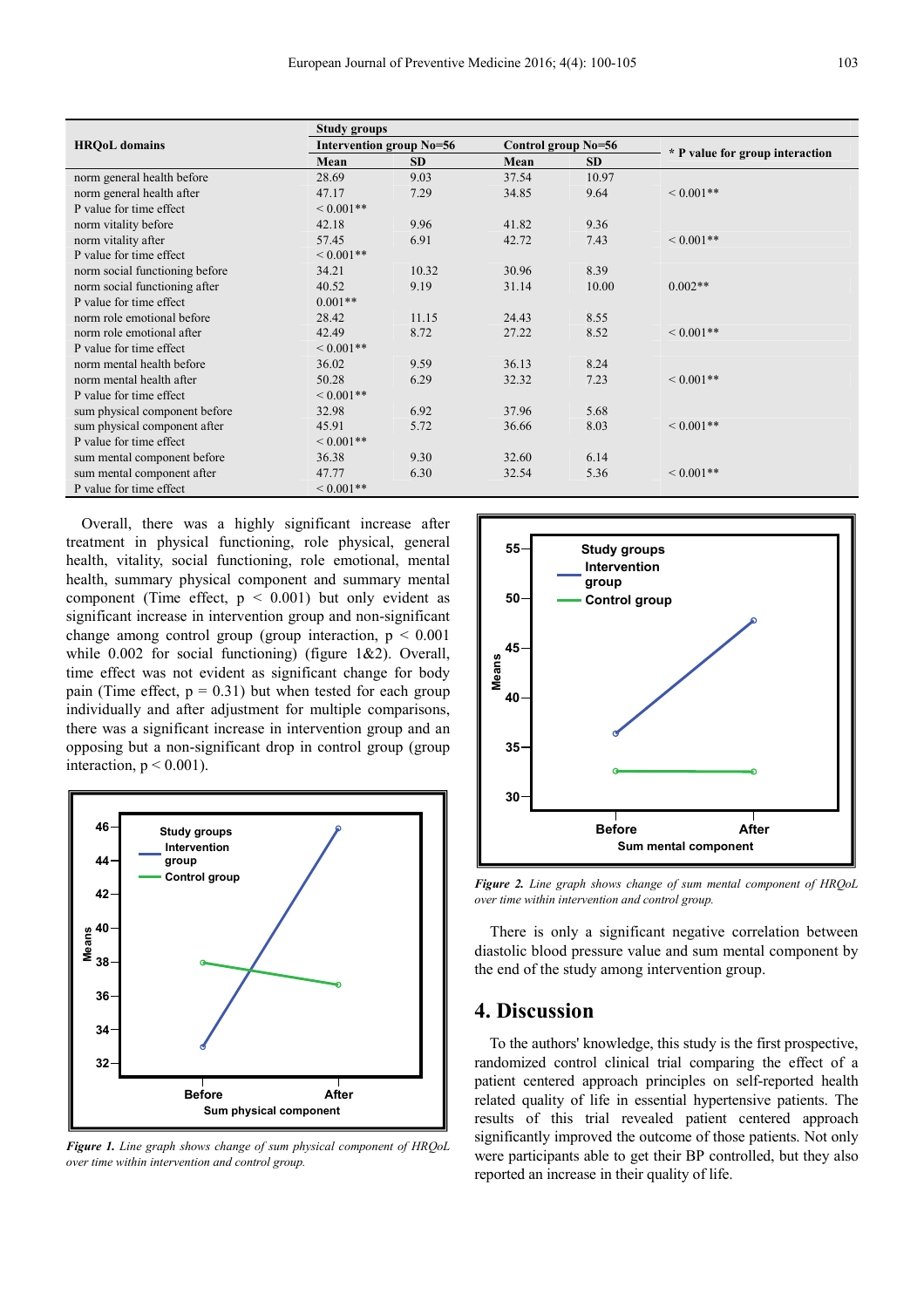Blood pressure was measured repeatedly along study period. The percentage of patients within intervention group who reach target blood pressure increases significantly by the end of our study.

By the end of our study, patients within intervention group reported statistically significant improvement in all domains of self-reported HRQoL compared with patients within control group. This can be attributed to application of patient centered approach that also increases number of patients whom blood pressure become controlled.

A study in Turkey showed that patients underwent health education program (which is a component of patient centered approach) reported significant increase in mean scores of all domains of HRQoL except bodily pain [13].

Another study [14] agreed with our results, as they found that intervention group (who underwent comprehensive approach for blood pressure management) reported a highly significantly increase in physical, mental and summary scores, resulting in a net score improvement compared to the control group.

Individuals with extreme adherence to antihypertensive treatment report higher scores in assessment of quality of life compared to individuals classified as extreme non-adherence to antihypertensive treatment [15]. This can be consistent with our finding concerning increase self-reported HRQoL among patients within intervention group who also reported increase percentages of those who become controlled.

The overall HRQoL is significantly better in the group of hypertensive patients with controlled blood pressure [16-17].

Most studies have found that patients with essential hypertension reported a worse QoL than that of normotensive individuals [18-19]. Population studies have shown that the HRQoL of individuals who have not been treated as well as those who have been treated for arterial hypertension is lower by 10–20%, provided they are aware of their diagnosis [10, 16-17, 20].

On the other hand, Trevisol and his colleagues [21] found that participants with hypertension and not using BP drugs had higher HRQoL scores than those using BP drugs either with uncontrolled or controlled BP. This finding makes the actual effect of high blood pressure on the quality of life still poorly understood.

The group of subjects with hypertension, whether diagnosed or not, displayed a poorer HRQoL with respect to the non-hypertensive patients, solely in physical functioning and general health. Those patients with known hypertension reported more bodily pain than those subjects with unknown hypertension, while there were no differences between patients with unknown hypertension and the nonhypertensive ones (16).

Although our intervention improved both blood pressure control and subjective HRQoL, yet we only found a significant negative correlation between summary mental component of HRQoL and diastolic blood pressure level in the end of the study. Non-significant negative correlation was found between summary scores and systolic blood pressure level among intervention group.

# **5. Conclusion**

This study concludes that the patient centered approach is largely more successful than disease centered one in improving patient reported health related quality of life.

# **6. Limitations**

The attention effect in the intervention group can't be ignored but the researcher postulates that the attention effect is an integrated part of the Biopsychosocial model.

Adoption of this model by the physicians needs change in behavior which seems to be difficult.

Generalization of the results of this study is difficult because it was done in one center only and the subjective way of data collection and of delivery of the Biopsychosocial model.

## **References**

- [1] National Institute for Health and Care Excellence (2011): Hypertension: Clinical Management of Primary Hypertension in Adults. Clinical guideline No. (127). NICE, London.
- [2] El-Zanaty F. and Associates and ICF International. 2015. Egypt Health Issues Survey 2015. Cairo, Egypt and Rockville, Maryland, USA: Ministry of Health and Population and ICF International; 5 (4): 74. Available at https://dhsprogram.com/pubs/pdf/FR313/FR313.pdf. Last access8/7/2016.
- [3] Mac Adams S. (2003): Balancing under pressure, holistic hypertension treatment. Available from: http://www. Savyhealth. Com/disp. asp? doc- id=849.
- [4] Go A., Bauman M., King S., FAHA G., et al (2014): An Effective Approach to High Blood Pressure Control. Hypertension; 63: 878-885, doi: 10.1161/HYP.0000000000000003.
- [5] Glynn LG, Murphy AW, Smith SM, Schroeder K and Fahey T (2010): Interventions used to improve control of blood pressure in patients with hypertension. Cochrane Database Syst Rev.: CD005182.
- [6] Inzucchi S., Bergenstal R., Buse B., et al (2012): Management of Hyperglycemia in Type 2 Diabetes: A Patient-Centered<br>Approach. Diabetes Care; 35 (6): 1364-1379. Approach. Diabetes Care; 35 (6): 1364-1379. http://dx.doi.org/10.2337/dc12-0413.
- [7] Little P, Everitt H, Williamson I, Warner G, Moore M, Gould C, Ferrier K, Payne S (2001): Preferences of patients for patient centred approach to consultation in primary care: observational study. BMJ, 322: 468–472.
- [8] Stewart M, Belle Brown J, Weston WW, McWhinney IR, et al. (2003): Patient-Centered Medicine Transforming the Clinical Method. 2nd edition. Abingdon: Radcliffe Medical Press.
- [9] Ferrans CE. (2005): Definitions and conceptual models of quality of life. In: Lipscomb J, Gotay CC, Snyder C, editors. Outcomes assessment in cancer. Cambridge, England: Cambridge University. p. 14–30.
- [10] Bardage C, Isacson DG. (2001): Hypertension and healthrelated quality of life. an epidemiological study in Sweden. J Clin Epidemiol. (2): 172-81.